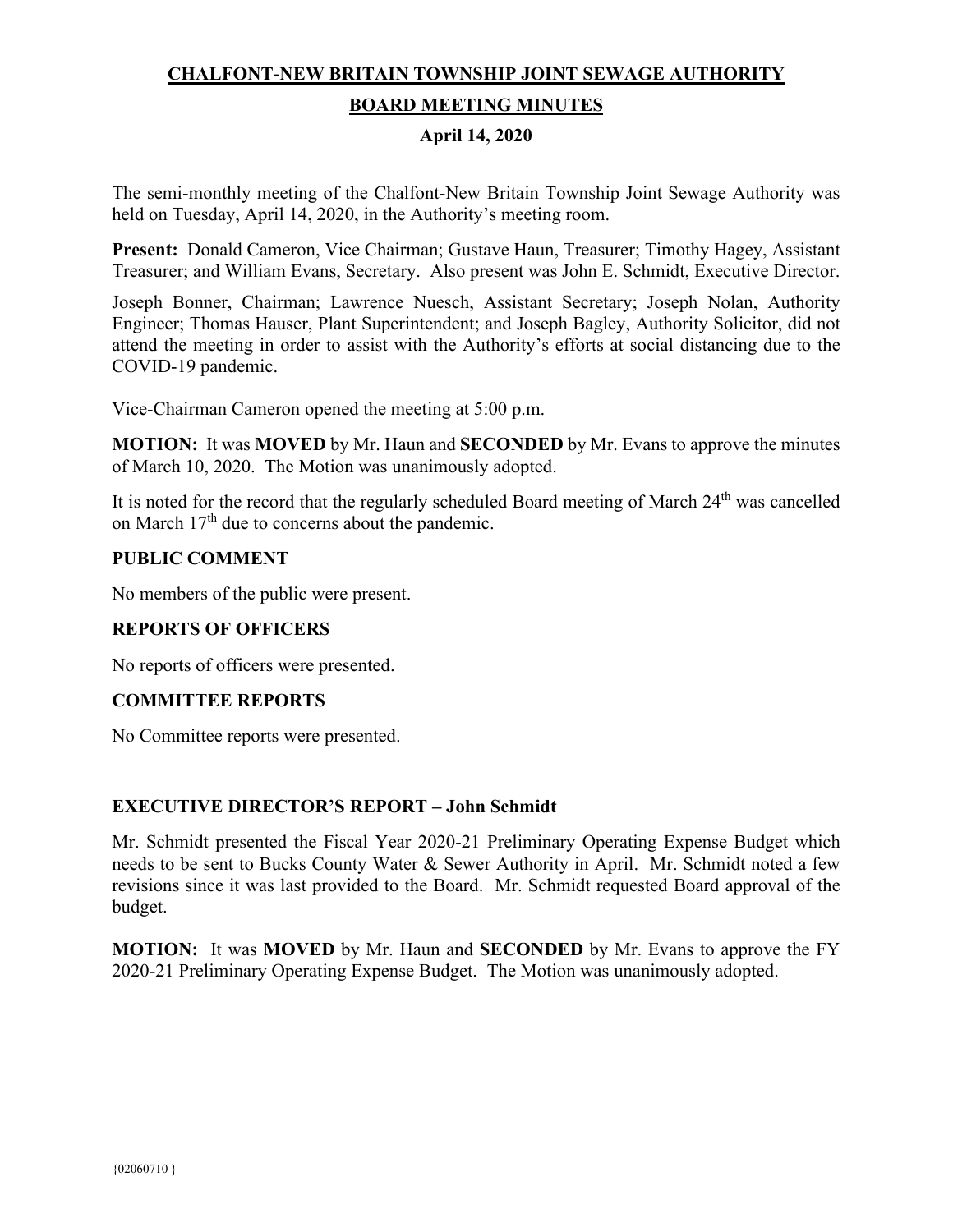#### **SUPERINTENDENT'S REPORT**

Mr. Hauser was not in attendance but had provided written reports in advance to the Board for the months of February and March. Summaries of those reports are as follows:

February 2020-

Treatment plant operations were considered normal, except for having two large aerators out of service. As for permit compliance, the Authority was in compliance with its NPDES permit.

Precipitation: 4.15 inches Average Daily Flow: 5.34 MGD Peak Day Flow: 9.16 MG

In the plant, repairs were made to the #1 DAFT polymer pump, guide rails in main pump station, and the grit & grease blower. The old dryer sludge bin was removed in preparation for the new dryer installation and to facilitate hauling of dewatered sludge cake to the composting operation.

In the collection system, routine pump station maintenance and vehicle maintenance was performed. The Cycle C & D deduct meter list was read. The Mode Transportation project was inspected and televised.

March 2020-

Treatment plant operations were considered normal. Two large aerators on the oxidation ditch are still out of service and are awaiting the arrival of critical components for their repair. As for permit compliance, the Authority was in compliance with its NPDES permit.

Precipitation: 5.06 inches Average Daily Flow: 5.05 MGD Peak Day Flow: 9.08 MG

In the plant, two new gear reducers for the oxidation ditch aerators should be arriving soon, one is to get #4 aerator in service, and the other is as a spare. A new aerator shaft needed to repair aerator #2 was ordered and arrived March. Construction on the sludge dryer replacement project began, as contractors were on-site Monday March 16<sup>th</sup>.

In the collection system, routine pump station maintenance and vehicle maintenance was performed. The Cycle A deduct meter list was read. Pump stations #2 and #6 were worked on to facilitate Verizon fiber migration. Rehabilitation was done on manhole #F1Z8(re-cemented and coated with a sealer) which was found to be badly deteriorated. Resolved a minor sewer issue at 1702 Upper State Rd.

# **ENGINEER'S REPORT**

Mr. Nolan was not in attendance but had provided a written report in advance to the Board. Highlights of his report is as follows:

Mr. Nolan reported on the status of the dryer replacement project. Both contractors are on site working on the project and they anticipate being on schedule for the April 22<sup>nd</sup> delivery date of